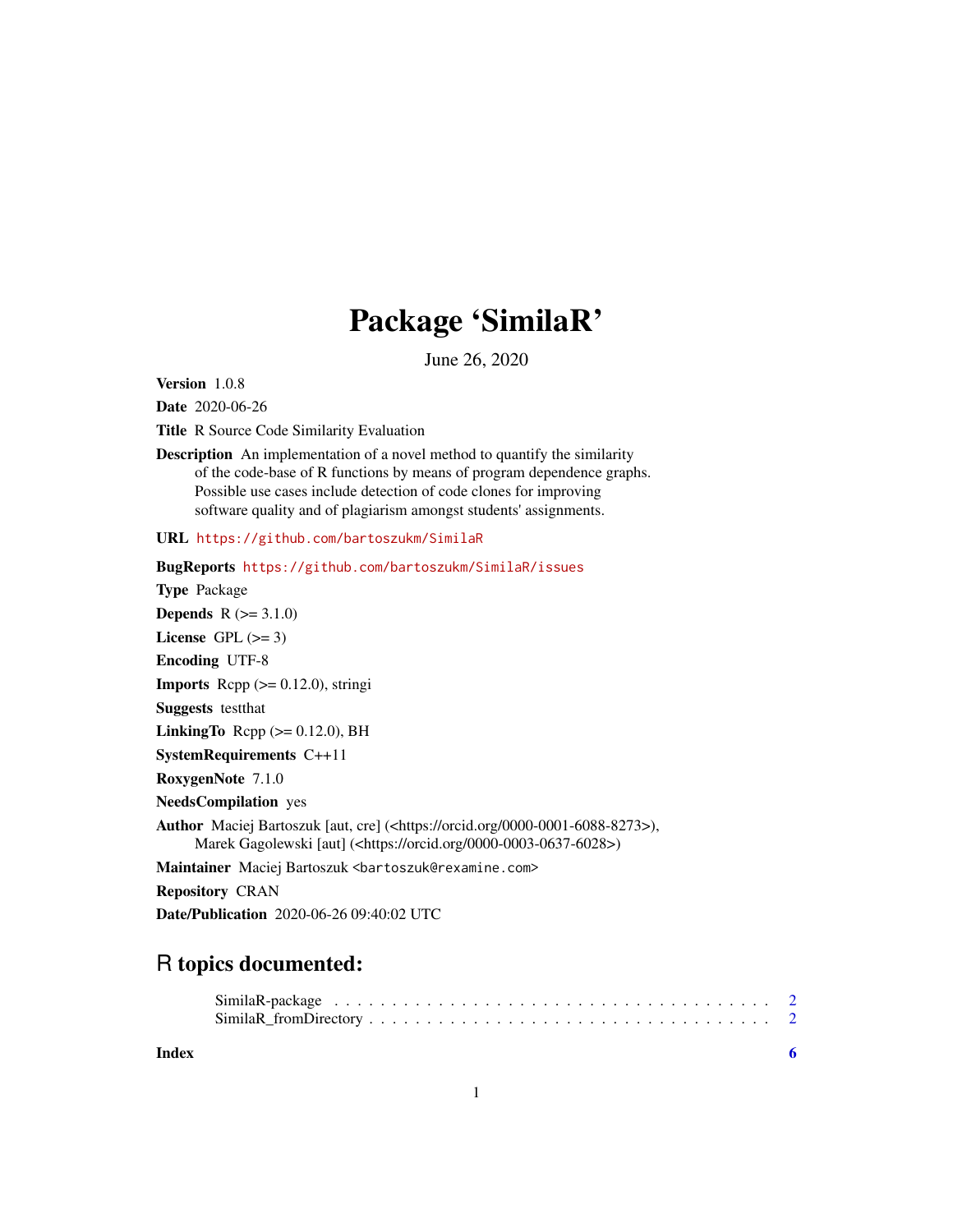<span id="page-1-0"></span>SimilaR-package *The SimilaR Package*

#### **Description**

See [SimilaR\\_fromDirectory\(](#page-1-1)) for details.

#### Author(s)

Maciej Bartoszuk, Marek Gagolewski

<span id="page-1-1"></span>SimilaR\_fromDirectory *Quantify the Similarity of Pairs of R Functions*

#### Description

An implementation of the SimilaR algorithm - a method to quantify the similarity of R functions based on Program Dependence Graphs. Possible use cases include detection of code clones for improving software quality and of plagiarism among students' homework assignments.

SimilaR\_fromDirectory scans for function definitions in all  $\star$ . R source files in a given directory and performs pairwise comparisons.

SimilaR\_fromTwoFunctions compares the code-base of two function objects.

#### Usage

```
SimilaR_fromDirectory(
  dirname,
  returnType = c("data-frame", "matrix"),
  fileTypes = c("function", "file"),
  aggregation = c("tnorm", "sym", "both")
)
SimilaR_fromTwoFunctions(
  function1,
  function2,
  functionNames,
  returnType = c("data.frame", "matrix"),
  aggregation = c("tnorm", "sym", "both")
)
```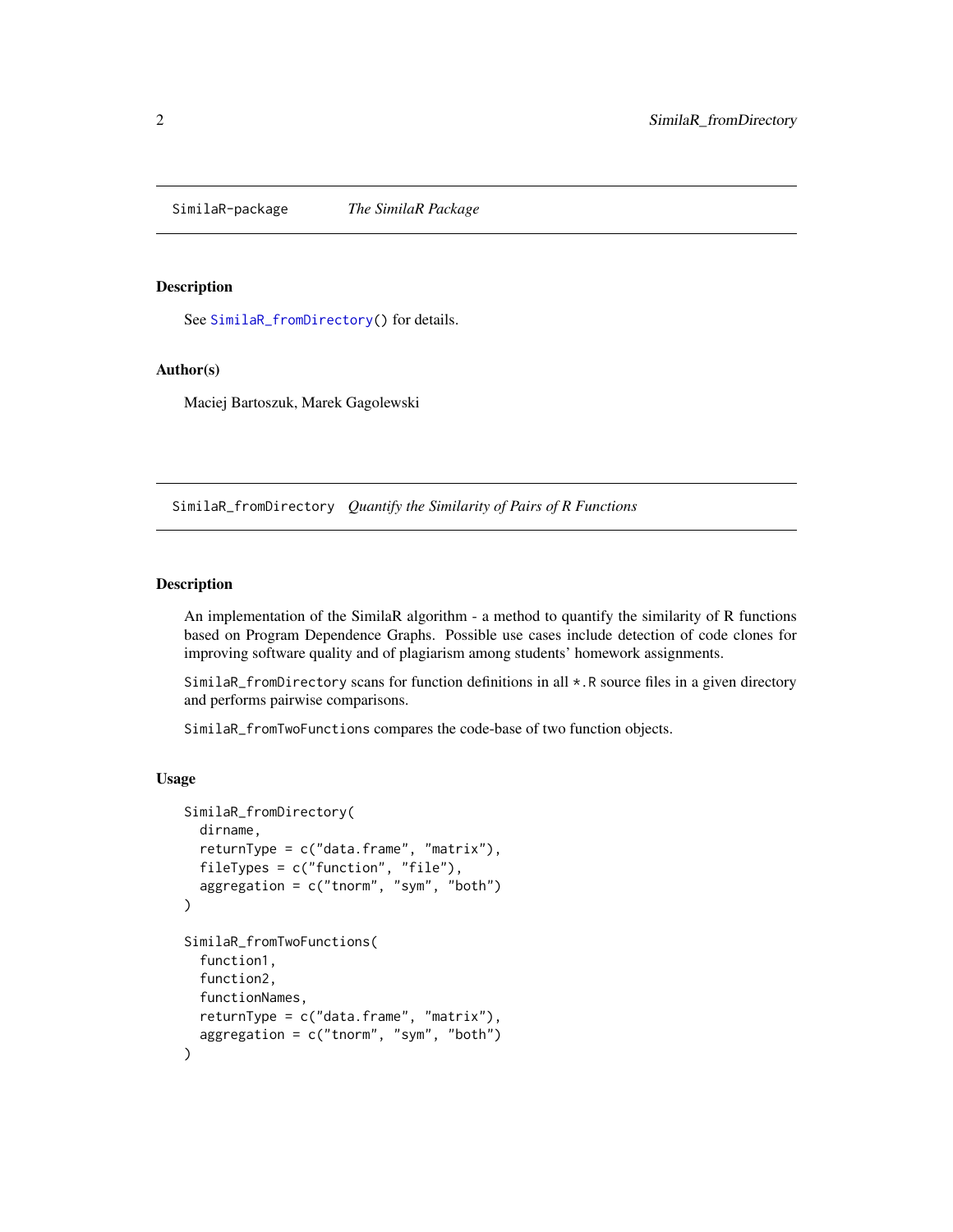#### **Arguments**

| dirname       | path to a directory with source files named $\star$ . R                                                                                                                                                                                                                                                                                                                                                                                                                                           |
|---------------|---------------------------------------------------------------------------------------------------------------------------------------------------------------------------------------------------------------------------------------------------------------------------------------------------------------------------------------------------------------------------------------------------------------------------------------------------------------------------------------------------|
| returnType    | "data.frame" or "matrix"; indicates the output object type                                                                                                                                                                                                                                                                                                                                                                                                                                        |
| fileTypes     | "function" or "file"; indicates which pairs of functions extracted from the<br>source files in dirname should be compared; "function" compares each func-<br>tion against every other function; "file" compares only the functions defined<br>in different source files                                                                                                                                                                                                                           |
| aggregation   | "sym", "tnorm", or "both"; specifies which model of similarity asymmetry<br>should be used; "sym" means that one (overall) similarity degree is computed;<br>"both" evaluates and returns the degree to which the first function in a function<br>pair is similar ("contained in", "is subset of") to the second one, and, separately,<br>the extent to which the second function is similar to the first one; "tnorm" com-<br>putes two similarity values and aggregates them to a single number |
| function1     | a first function object to compare                                                                                                                                                                                                                                                                                                                                                                                                                                                                |
| function2     | a second function object to compare                                                                                                                                                                                                                                                                                                                                                                                                                                                               |
| functionNames | optional functions' names to be included in the output                                                                                                                                                                                                                                                                                                                                                                                                                                            |

#### Details

Note that, depending on the "aggregation" argument, the method may either return a single value, representing the overall (symmetric) similarity between a pair of functions, or or two different values, measuring the (non-symmetric) degrees of "subsethood". The user might possibly wish to aggregate these two values by means of some custom aggregation function.

#### Value

If returnType is equal to "data.frame", a data frame that gives the information about the similarity of the inspected pairs of functions, row by row, is returned. The data frame has the following columns:

- name1 the name of the first function in a pair
- name2 the name of the second function in a pair
- SimilaR values in the [0,1] interval as returned by the SimilaR algorithm; 1 denotes that the functions are equivalent, while 0 means that they are totally dissimilar; if aggregation is equal to "both", two similarity values are given: the one with suffix "12" quantifies the degree to which the first function is a subset of the second, and the another one with suffix "21" measures the extent to which the second function is a subset of the first one
- decision 0 or 1; 1 means that two functions are classified as similar and 0 otherwise.

Rows in the data frame are sorted with respect to the SimilaR column (descending). Of course, SimilaR\_fromTwoFunctions gives a data frame with only one row.

If returnType is equal to "matrix", a square matrix is returned. The element at index  $(i,j)$  equals to the similarity degree between the i-th and the j-th function. When aggregation is equal to "sym" or "tnorm", the matrix is symmetric. Column names and row names of the matrix are generated from the names of the functions being compared.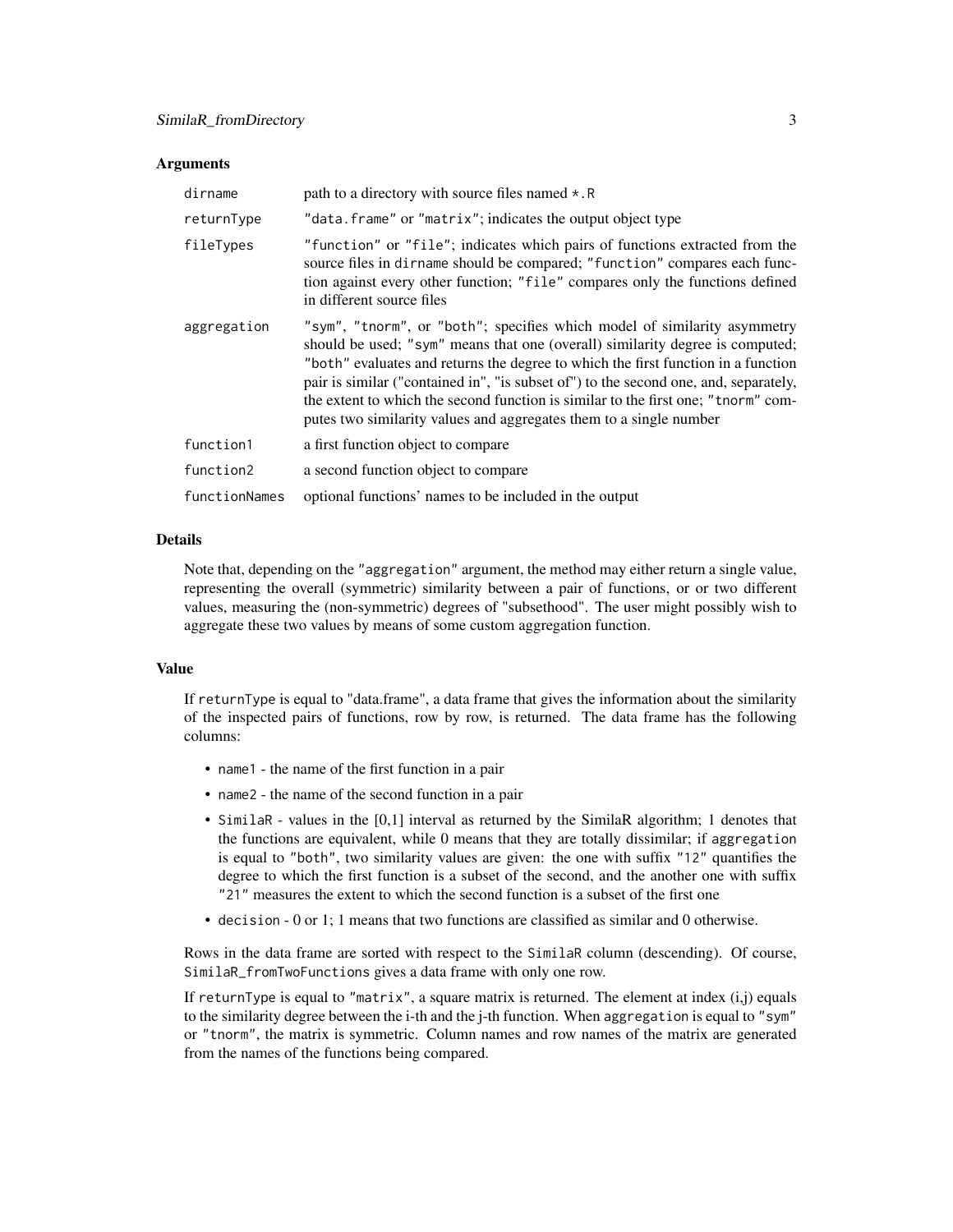#### References

Bartoszuk M., A source code similarity assessment system for functional programming languages based on machine learning and data aggregation methods, Ph.D. thesis, Warsaw University of Technology, Warsaw, Poland, 2018.

Bartoszuk M., Gagolewski M., *Binary aggregation functions in software plagiarism detection*, In: *Proc. FUZZ-IEEE'17*, IEEE, 2017.

Bartoszuk M., Beliakov G., Gagolewski M., James S., *Fitting aggregation functions to data: Part II - Idempotentization*, In: Carvalho J.P. et al. (Eds.), *Information Processing and Management of Uncertainty in Knowledge-Based Systems, Part II (Communications in Computer and Information Science 611)*, Springer, 2016, pp. 780-789. doi:10.1007/978-3-319-40581-0\_63.

Bartoszuk M., Beliakov G., Gagolewski M., James S., *Fitting aggregation functions to data: Part I - Linearization and regularization*, In: Carvalho J.P. et al. (Eds.), *Information Processing and Management of Uncertainty in Knowledge-Based Systems, Part II (Communications in Computer and Information Science 611)*, Springer, 2016, pp. 767-779. doi:10.1007/978-3-319-40581-0\_62.

Bartoszuk M., Gagolewski M., *Detecting similarity of R functions via a fusion of multiple heuristic methods*, In: Alonso J.M., Bustince H., Reformat M. (Eds.), *Proc. IFSA/EUSFLAT 2015*, Atlantis Press, 2015, pp. 419-426.

Bartoszuk M., Gagolewski M., *A fuzzy R code similarity detection algorithm*, In: Laurent A. et al. (Eds.), *Information Processing and Management of Uncertainty in Knowledge-Based Systems, Part III (CCIS 444)*, Springer-Verlag, Heidelberg, 2014, pp. 21-30.

#### Examples

```
f1 \leftarrow function(x) \{x*x\}f2 \leftarrow function(x,y) {x+y}
## A data frame is returned: 1 row, 4 columns
SimilaR_fromTwoFunctions(f1,
                          f2,
                          returnType = "data.frame",
                          aggregation = "tnorm")
## Custom names in the returned data frame
SimilaR_fromTwoFunctions(f1,
                          f2,
                          functionNames = c("first", "second"),
                          returnType = "data.frame",
                          aggregation = "tnorm")
## A data frame is returned: 1 row, 5 columns
SimilaR_fromTwoFunctions(f1,
                          f2,
                          returnType = "data.frame",
                          aggregation = "both")
## A non-symmetric square matrix is returned,
## with 2 rows and 2 columns
SimilaR_fromTwoFunctions(f1,
                          f2,
```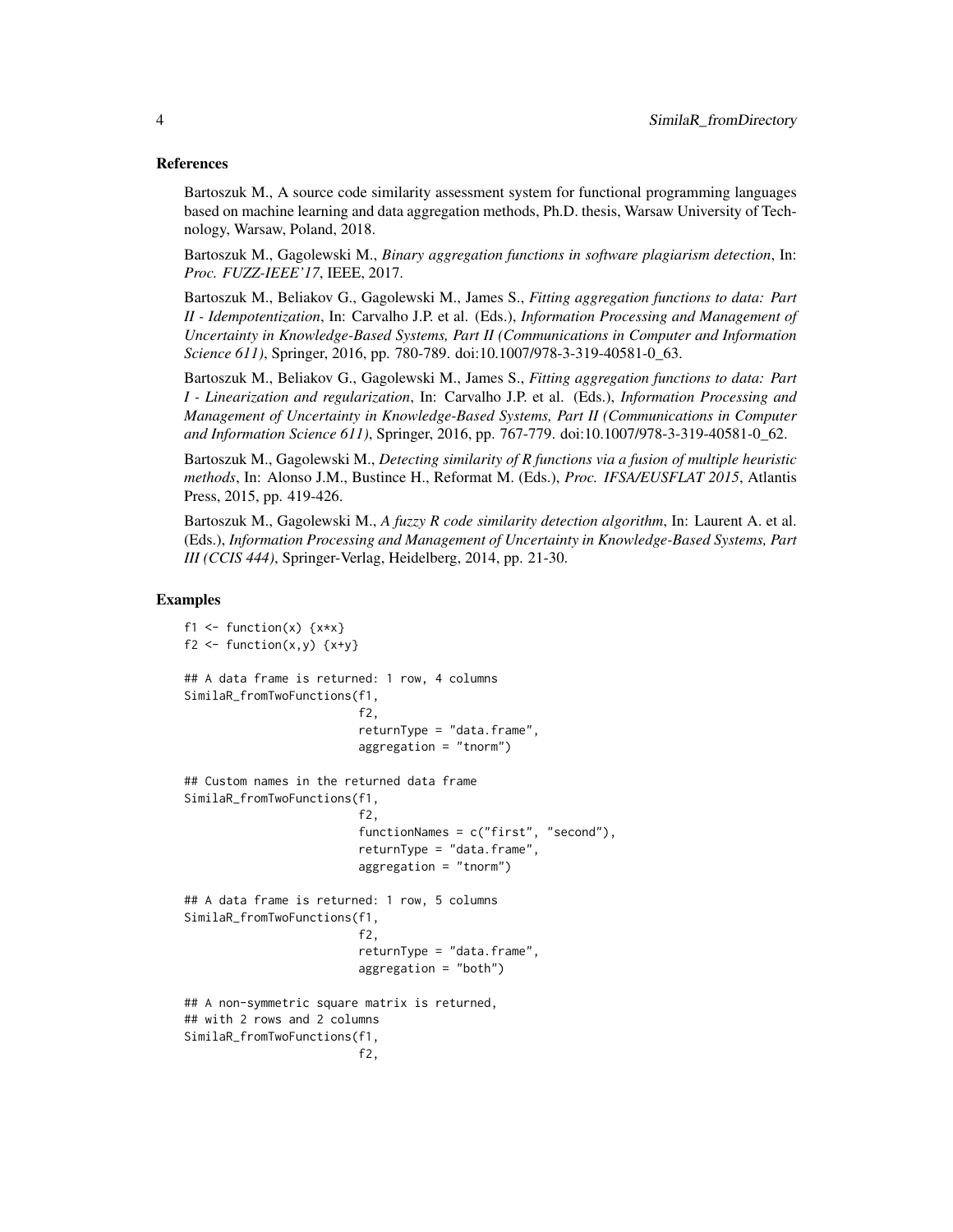```
returnType = "matrix",
aggregation = "both")
```
## Typical example, where we wish to compare the functions from different files, ## but we do not want to compare the functions from the same file. ## There will be one value describing the overall similarity level. SimilaR\_fromDirectory(system.file("testdata","data",package="SimilaR"), returnType = "data.frame", fileTypes="file", aggregation = "sym") ## In this example we want to compare every pair of functions: even those

## defined in the same file. Two (non-symmetric) similarity degrees ## are reported. SimilaR\_fromDirectory(system.file("testdata","data2",package="SimilaR"), returnType = "data.frame", fileTypes="function", aggregation = "both")